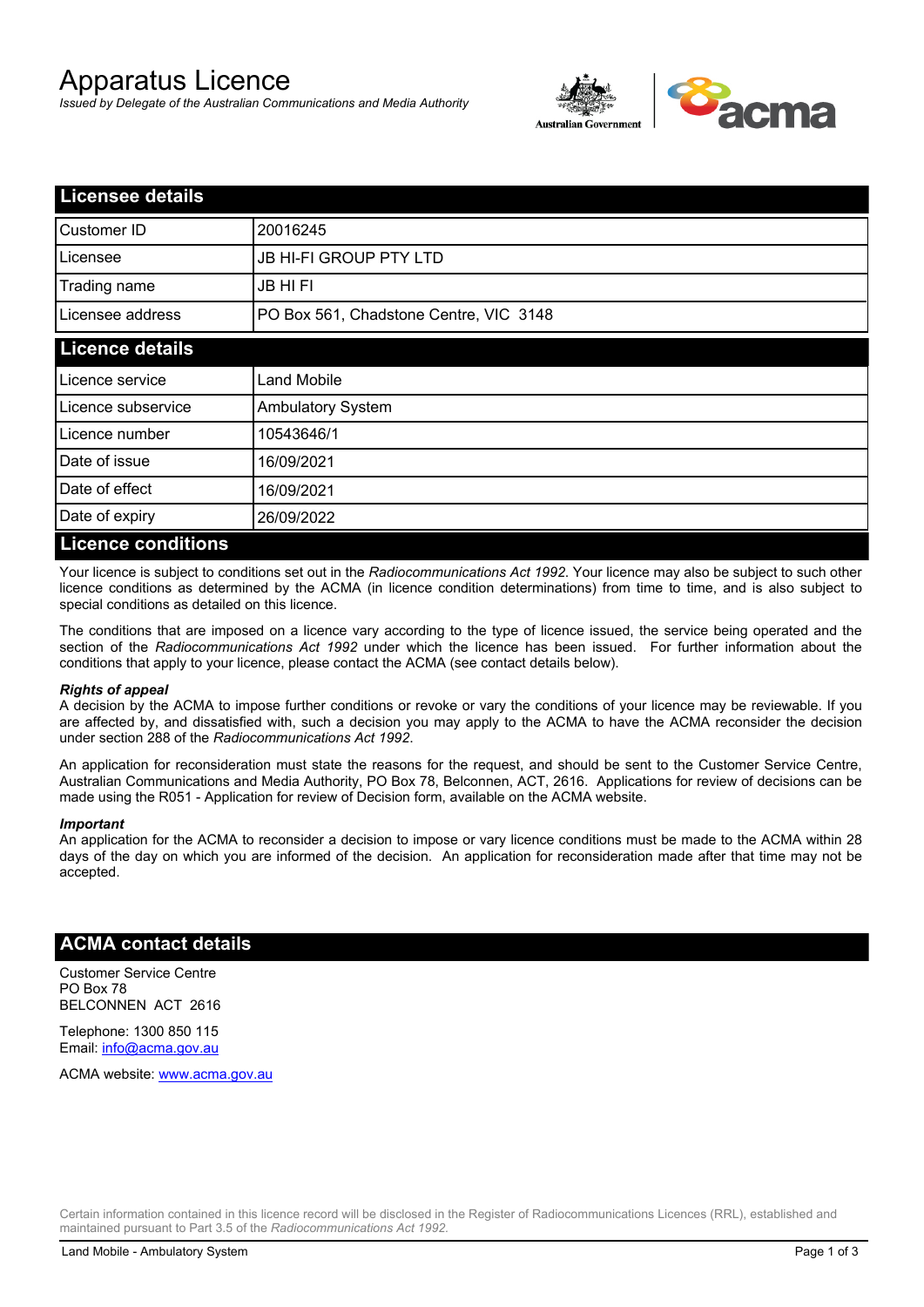# **Advisory Notes applying to licence no.: 10543646/1**

Conditions applicable to the operation of Ambulatory System station(s) authorised under this licence can be found in the Radiocommunications Licence Conditions (Apparatus Licence) Determination and the Radiocommunications Licence Conditions (Land Mobile Licence) Determination. Copies of these determinations are available from the ACMA and from the ACMA home page (www.acma.gov.au).